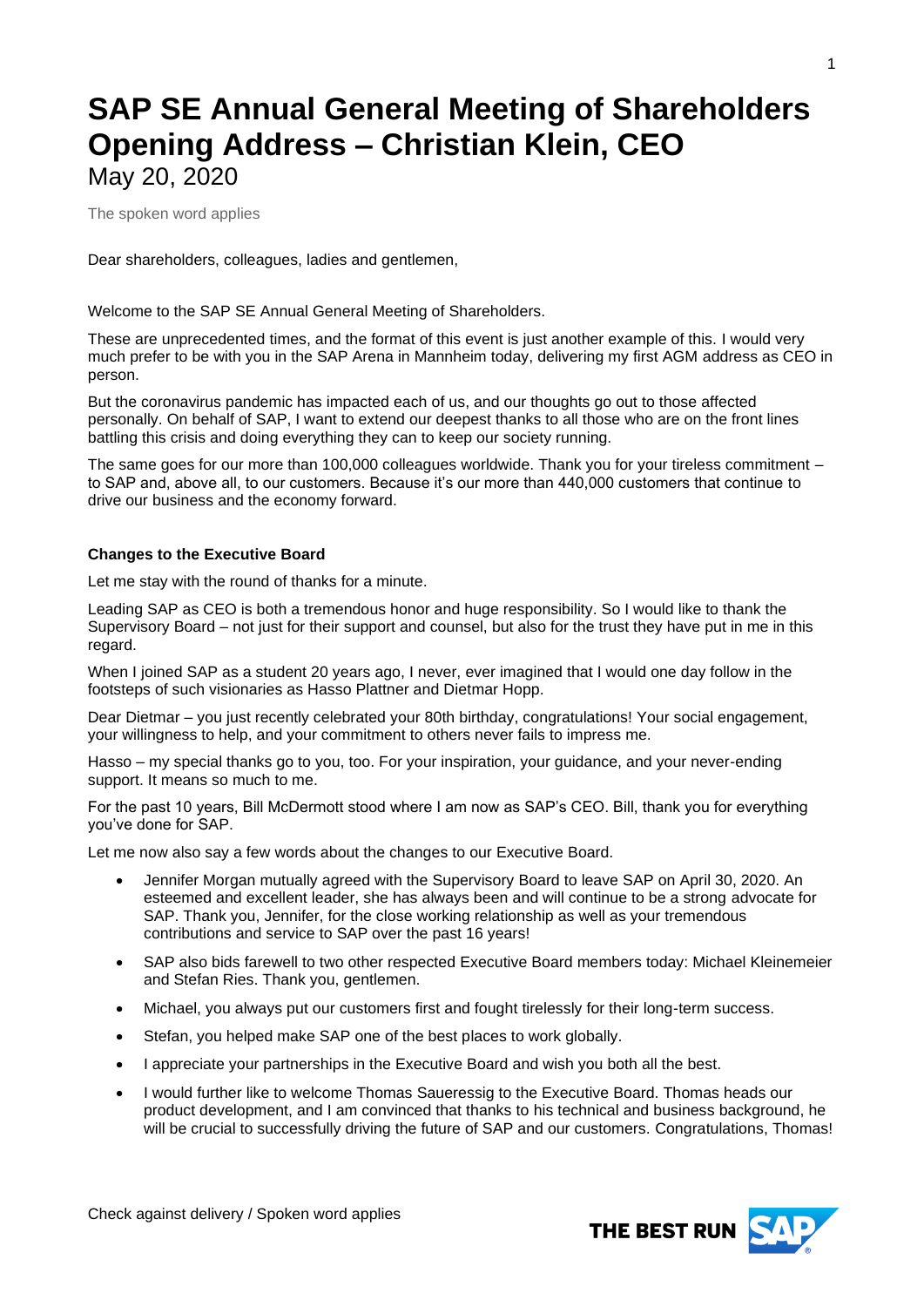We are cognizant of the fact that there have been numerous changes at Executive Board level lately. Generational change is normal, at all levels. Similarly, it is just as common for Executive Board members to decide to leave on their own accord to pursue a different path. Rest assured, however, that in addition to the Executive Board, SAP also draws upon a strong team of top executives, where the retention rate remains very stable at a high level.

# **2019 in Review**

Let's take a look back at 2019. We raised and met our outlook. Another strong year for SAP!

- Total revenue: +12% our highest growth rate since 2015!
- Cloud revenue: +40% with this, we outperformed our major competitors.
- Operating profit: +15%.

All numbers are non-IFRS.

We take great pride in this continued growth story. It pleased the stock markets, too:

In 2019, SAP stock gained 38.4%, once again outperforming the benchmark indexes DAX 30 and NASDAQ 100, which grew 25.5% and 38.0%, respectively.

And as dramatic as the recent developments on the stock market have been, with a market capitalization of over €130 billion, SAP continues to be the most valuable DAX company by far.

We want you, dear shareholders, to share in this success – not just in good times but in times of crisis as well.

Let me make one thing clear: we anticipate solid results this year as well. We do not foresee "Kurzarbeit" or needing any state aid. I'll get to our outlook for 2020 in a minute.

Our strong position enables us to pay out a dividend. It is our policy to pay a dividend totaling 40% or more of IFRS profit after tax. We propose to raise the dividend for fiscal year 2019 by 5%, to €1.58 per share.

In February 2020, we resolved together with the Supervisory Board to initiate a share buyback program in the amount of approx. €1.5 billion. Under this program, which was carried out and completed in the first quarter of 2020, SAP purchased 14,070,538 shares for treasury at an average price of €106,04. Thus, SAP holds 3.98% of its own shares.

We do not plan additional buybacks this year.

#### **2020**

Now let's turn to 2020. No question about it, the year has been marked by the coronavirus pandemic. The entire world has been touched by it, and with that, our employees and customers worldwide.

The safety of our employees, customers, and partners is, of course, paramount for us.

- We restricted travel.
- We transformed in-person events into virtual events.
- And even with 95% of our employees currently working from home, we continue to run at nearly 100%.

We're doing everything we can to ensure the business continuity of our customers, as well. The feedback from countless conversations with customers shows that even in this crisis, SAP has proven to be THE reliable partner.

We, too, are feeling the impact of the pandemic. Our license business, which has been most affected, saw software licenses decrease 31% in Q1.

Our business model, however, is robust: firstly, software licenses only accounted for around 15% of all revenue in 2019. And secondly, many customers have merely put their business decisions on hold for the time being.

What's more, our own transformation into an Intelligent Enterprise has put SAP in a strong position.

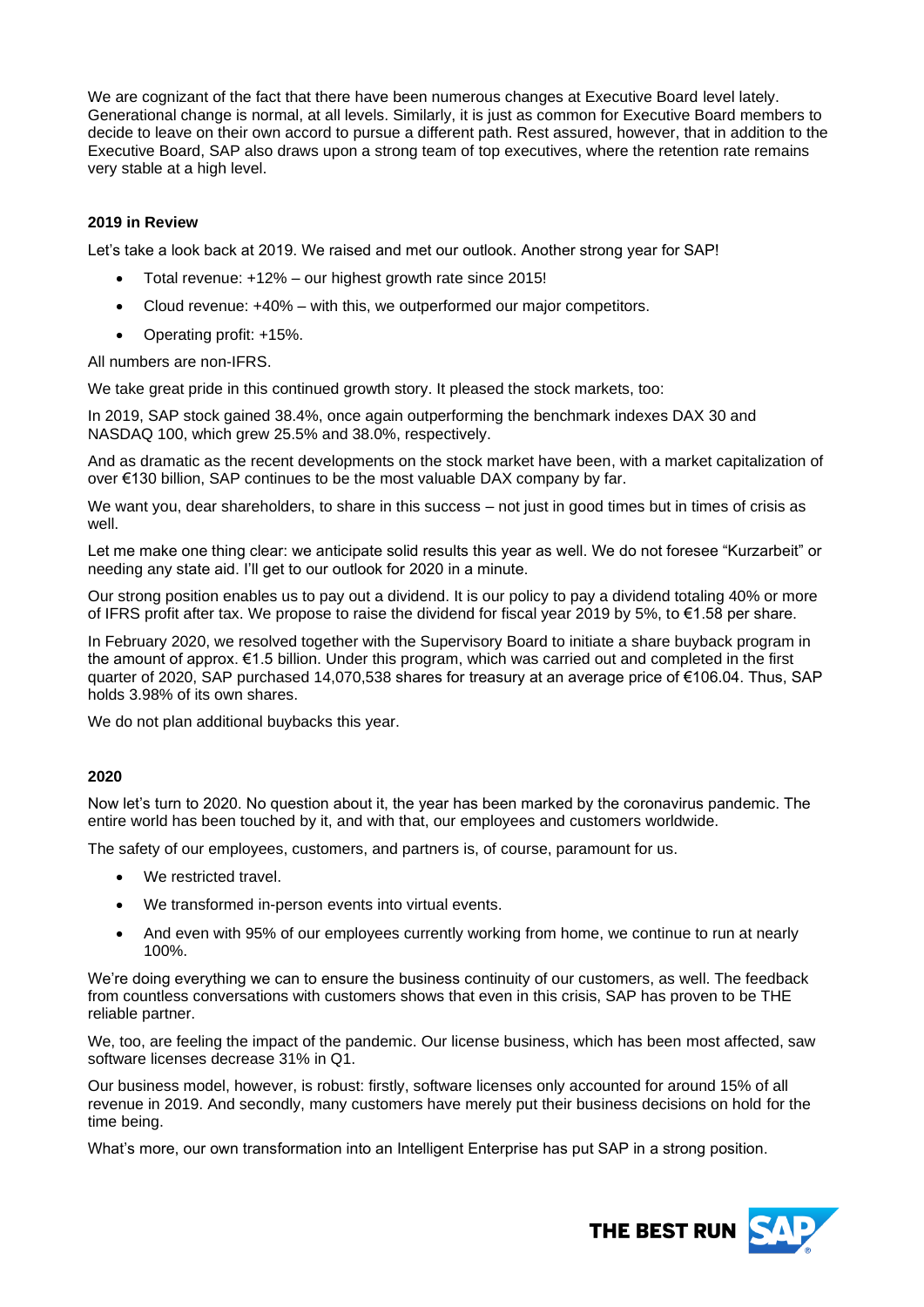- The share of more predictable revenue is now above 70%.
- All processes from sales to deal signing to employee hiring can be done remotely.
- Our data centers are fully operational with appropriate backup plans.

Our flagship SAP S/4HANA suite now boasts more than 14,100 customers. Around 40% of these are net new customers, in other words, customers who had previously had a different solution from at least one SAP competitor in use. This is also reflected in our increasing ERP market share, which by now is approximately double that of our closest competitor.

I've said it once and I'll say it again. Despite the extraordinary circumstances that prevail right now, we are confident SAP will still be able to call 2020 a successful year. We believe that conditions will gradually improve in the second half of the year as economies reopen and lockdowns end.

In April we adjusted our outlook based on the expected impact of the coronavirus crisis.

In 2020, we expect non-IFRS:

- Cloud revenue to grow 18% to 24% at constant currencies
- Cloud and software revenue to grow 1% to 4% at constant currencies
- Total revenue to increase 1% to 3% at constant currencies
- Operating profit to be in a range of  $€8.1$  billion to  $€8.7$  billion at constant currencies

#### **Way Forward**

As SAP's new CEO, I don't want to leave you with just facts and figures. Above all, I would like to share what I feel is important when it comes to SAP's future. Four points:

### Number 1: Our colleagues

More than 100,000 SAP employees give their best every day for our customers. The success of SAP stands and falls with its people.

I want to be a CEO for everyone. I want to listen. Be accessible. Challenge our employees. Encourage them. Invest in them. Attract the best talents. That's very important to me. That's what I want to stand for.

Our current Employee Engagement Index remains above industry benchmarks at 83%.

More than five generations of employees from over 150 nationalities work at our more than 130 locations around the globe. That's 100,000 employees and counting – each with their own unique perspective and individual history.

We embrace diversity in our corporate culture. Building a healthy and inclusive culture, however, requires dedication.

That includes making our own software accessible and more user-friendly for employees with disabilities, for example.

We have already come a long way in this regard – yet there is still much to do.

For example, we aim to have 30% women in management by the end of 2022; with nearly 27% women in leadership positions today, we are well on our way to achieving this goal.

But diversity is about more than gender. It's about personalities – our experiences, culture, mindsets, characteristics, and backgrounds. What is important to us, how do we deal with challenges, what do we want to achieve? That is what makes us who we are.

For me, it's important that every single employee at this company is seen and heard. That they feel empowered to bring new ideas to the table. In an open and tolerant working environment. Because that is what fosters innovation – for our customers.

This is something we will keep working on. You have my word.

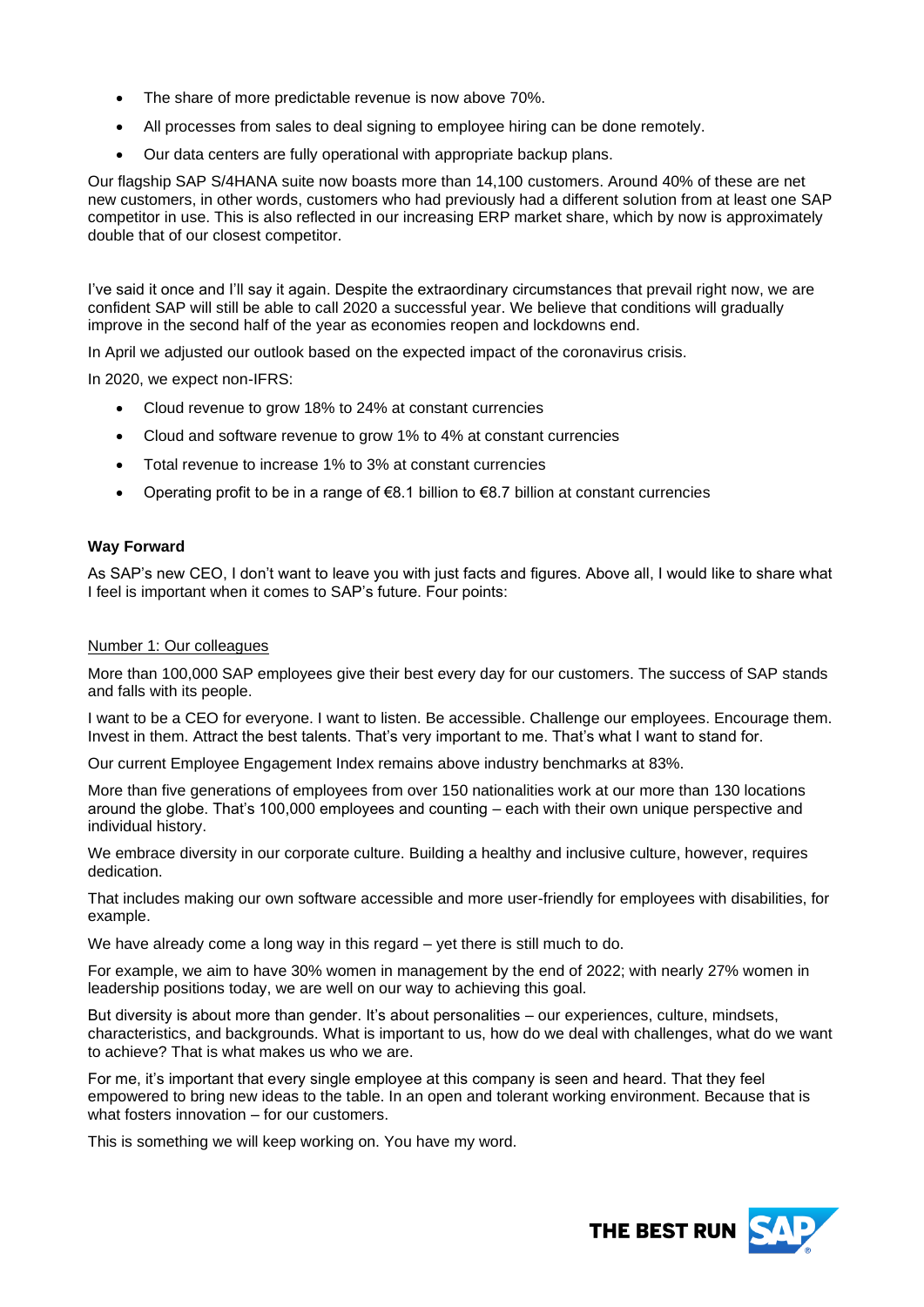#### Number 2: Customer focus

The Net Promoter Score tells us how satisfied our customers are with us and our offerings. A negative value basically indicates that there are more customers who would not recommend SAP than those who would.

As you might expect, our score of –6 is not where we want to be. But: it challenges us to do things better in future.

We were always at our best when we listened to the customer. Yet all that listening means nothing if you don't act on the feedback!

We have to win the trust of our customers each and every day anew. It's not about technology for technology's sake. Our customers and end users expect a clear economic benefit, and solutions for the challenges they face, not individual products. They need a reliable partner for their digital transformation.

We have taxed many a customers' patience in the past. We realize this, and will make every effort to undo that as swiftly as possible.

Compensation and bonuses based on customer satisfaction. New licensing models. Clear business value. Fast and agile delivery, with innovations in the cloud every four weeks. Working together with our customers to find the best possible solution for their specific challenge.

That is why, for example, we published a detailed and transparent plan for integrating our solutions. And we are making very good progress where this is concerned.

Our customers entrust us to handle their data in a secure manner. As part our comprehensive security strategy, we continuously monitor our IT security.

We recently determined during an internal assessment that certain contractually-agreed IT security standards are not being met for all our cloud products.

I want to emphasize here that this audit was NOT in response to a security incident. We check and test our software constantly – and if we need to improve on something, we communicate it transparently and proactively.

We will continue to do everything possible to ensure the safety and security of our solutions – and thereby maintain the confidence of our customers.

Dear shareholders, let this be the measure of our performance.

#### Number 3: Innovation

Innovation forms the core of our strategy. No innovation, no growth.

If there's one thing this coronavirus pandemic has proven, it's this: digital transformation and the move to the cloud are no longer an option but an imperative.

Delivering innovative solutions to guide our customers through this journey must be our goal. This is the only way we can implement new business models for further growth and competitiveness. This is the only way customers can face the crisis head-on.

So you see, our Intelligent Enterprise strategy is more relevant than ever before.

Let me give you a brief example to illustrate: Imagine you are a company with a handful of local brick & mortar shops.

In times of coronavirus, you have to close your stores. But you still have the products. And you still have to pay rent and staff wages. So what to do?

- First, you have to be familiar with the actual demand for the items you are offering, so that you can adapt the deliveries as needed. With SAP HANA, you can analyze even the largest amounts of data in real time.
- Since your stores are all closed, you will also need digital sales channels, offering your customers a highly personalized, 24/7 shopping experience. Our solution for customer relationship management, SAP C/4HANA, makes this possible.

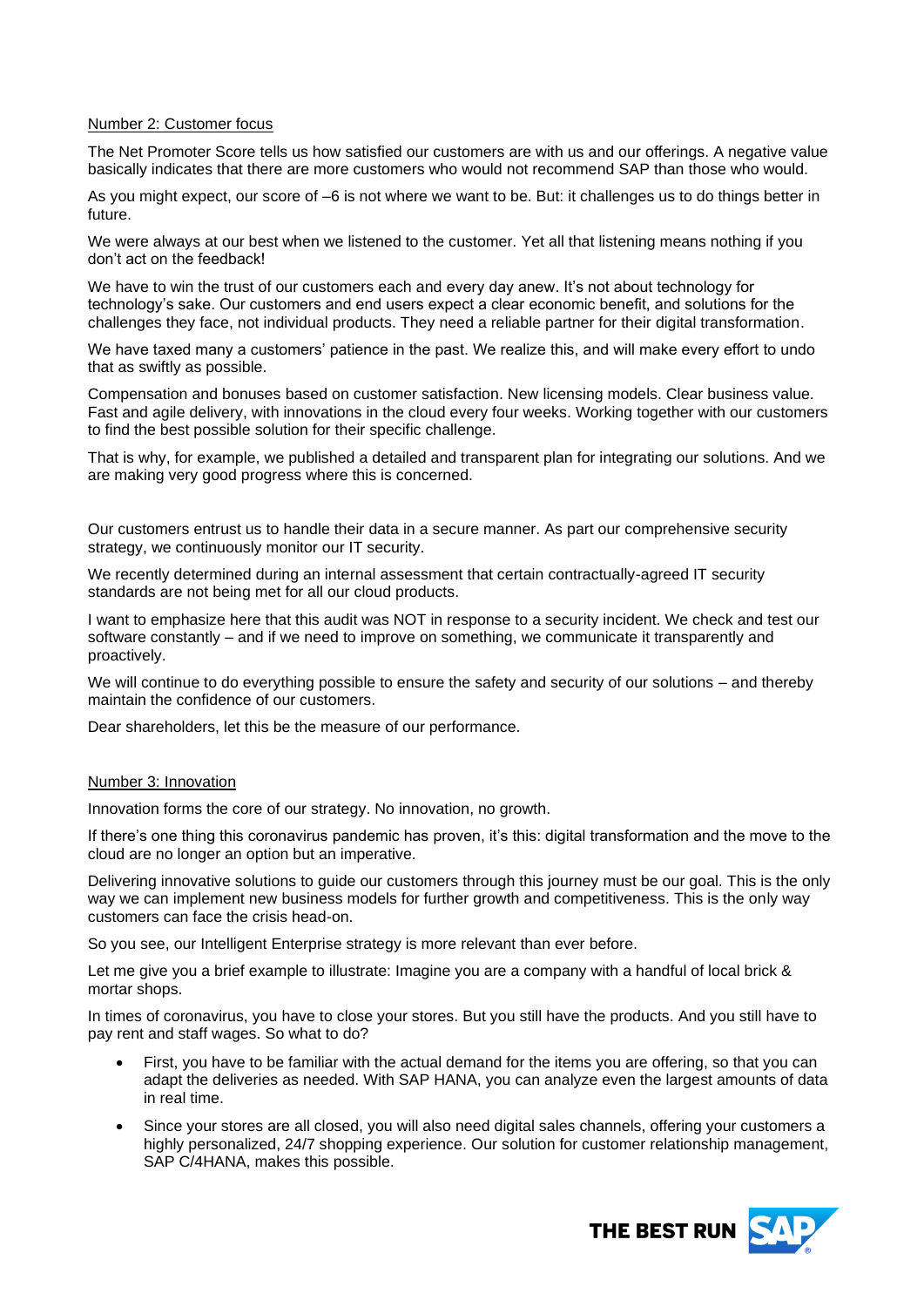- A lot of your customers are suffering under the new normal just like you are. Thanks to SAP S/4HANA, our intelligent, integrated ERP system, you can offer them flexible payment options and even new payment models, such as subscriptions or pay-per-use service.
- Delivery problems are common especially in times of crisis. SAP Ariba cloud solutions for electronic procurement and supply chains can help you identify potential bottlenecks early on and take action where necessary.
- Are your customers satisfied with your products and services? Where do you need to improve? A customer placed a product in their shopping basket but did not buy it. Why not? These are the kinds of questions that Qualtrics – the "emotional" side of the Intelligent Enterprise – can help you get to the bottom of. With Qualtrics, you don't just know the WHAT, you also know the WHY.

That is how you turn your business into an intelligent enterprise.

Delivery Hero did just that. Turning to SAP S/4HANA, SAP Cloud Platform, SAP Ariba, and SAP Concur, the company was able to standardize its core processes – for greater efficiency and flexibility. What's more, the company can now react faster to the wishes of its customers – and that, in turn, leads to more satisfied customers.

An intelligent enterprise cannot function without a strong foundation. SAP Cloud Platform and SAP HANA give our customers a decisive competitive advantage – because they allow customers to integrate SAP and non-SAP applications, extend existing applications, and build new ones.

## Why is that so important?

Every company has more than 500 software applications in use on average. If these applications don't integrate seamlessly, the company won't be able to implement new business models. Which is essential for companies to remain competitive.

Applications therefore have to be able to adapt to changing economic conditions and customer requirements. With our platforms, customers can simply add or remove functionalities on demand as needed. For maximum flexibility.

We want to build on these strengths and continue to invest in innovation.

# Number 4: Corporate responsibility

Coronavirus, climate crisis, hunger, and social injustices in many parts of the world – the challenges facing modern humanity are omnipresent in the daily news.

As a global company, SAP is very aware of the responsibilities it bears. For all those living in areas of conflict. For those whose existence is threatened by climate change. For all those who still live in hunger in the 21st century.

- We need long-term solutions if we are going to fight climate change. We aim to become carbon neutral by 2025, and despite our strong growth have decreased our CO<sub>2</sub> emissions in each of the past five years.
- We want to help customers in this regard as well, whether through our software solutions or green cloud. To this end, we've even taken it one step further, launching the Climate 21 program at SAP to help our customers both understand and minimize the carbon footprint of their products and operations.
- Our software is used to predict and prevent disasters, promote equality, and educate people who never had the chance to go to school.
- Our SAP One Billion Lives program inspires a closer collaboration between social enterprises, corporations, and consumers.
- In the context of the coronavirus pandemic, SAP has made a number of different solutions available for free.
- We also established a COVID-19 Emergency Fund to support the urgent needs of the nonprofits and social enterprises that are working on the front lines serving local communities in crisis. .